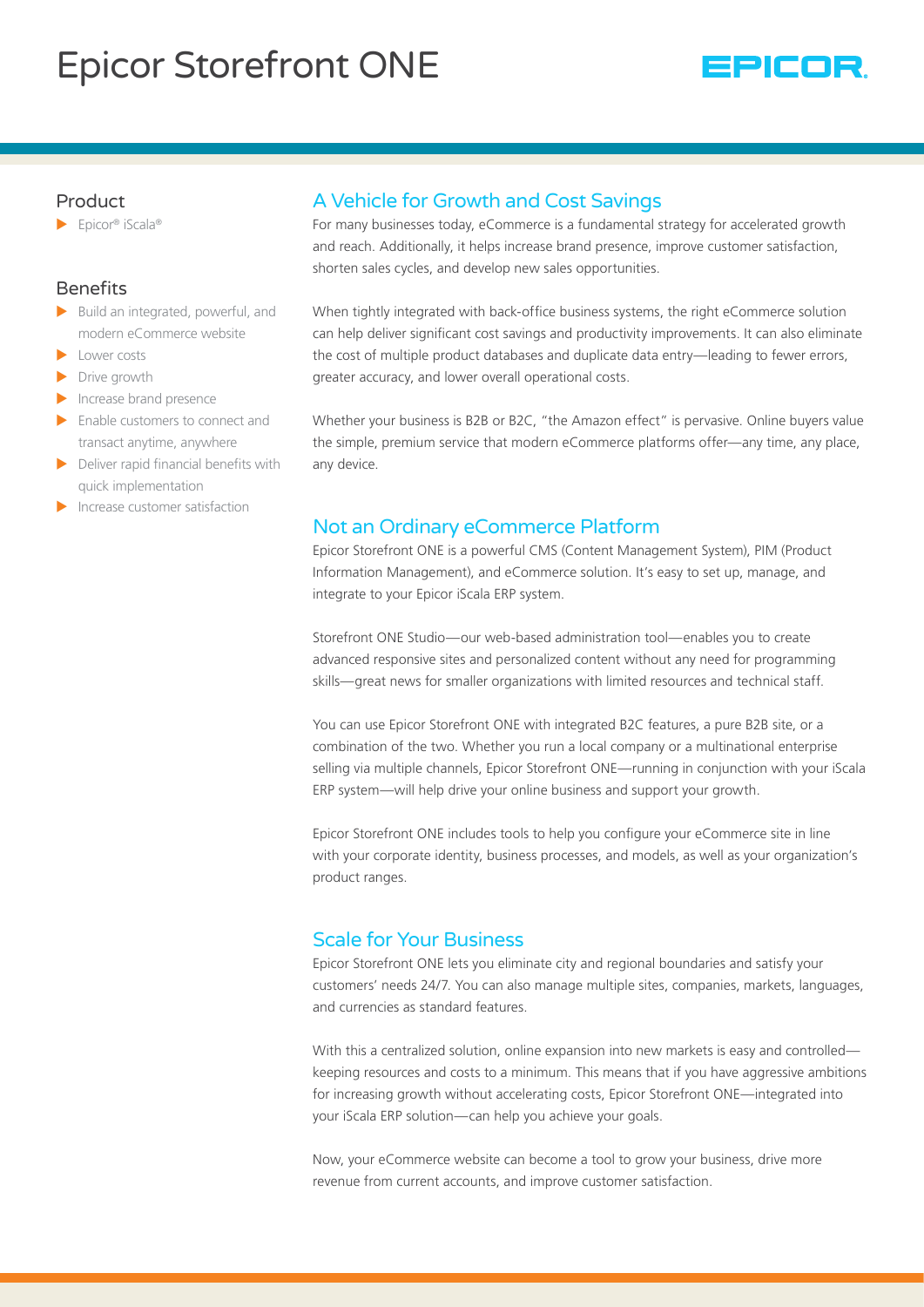# A Comprehensive eCommerce Solution

Epicor Storefront ONE is a professional business solution with all the functionality an organisation needs to run its eCommerce business. Here are just some of the key features and functionality.

| Integration with iScala ERP<br>Integration connects the front-end and back-end processes-<br>allowing for a seamless flow of information to enable<br>real-time reporting and analysis                                                                              | Real-time stock availability, pricing, and order status<br>▶<br>Multiple iScala Companies can be connected<br>Easy upgrade in line with iScala upgrade<br>▶<br>Cloud, hosted, and on-premises deployment options<br>Stock balance across locations<br>Minimum load on the production server<br>Order confirmation, correct price, delivery date, and number<br>are saved into the iScala system |
|---------------------------------------------------------------------------------------------------------------------------------------------------------------------------------------------------------------------------------------------------------------------|-------------------------------------------------------------------------------------------------------------------------------------------------------------------------------------------------------------------------------------------------------------------------------------------------------------------------------------------------------------------------------------------------|
| Personalised user experience<br>Specific and relevant content is provided for each<br>user-meaning your site can become their preferred<br>place to buy                                                                                                             | Customer recognition-a/c and order/invoice history<br>Pricing reflects customer's contract pricing and iScala<br>assigned pricelist hierarchy<br>Customer-specific product assortment<br>Customer groups, customers, users, and markets<br>Register and share customer account in iScala                                                                                                        |
| Easy, hassle-free shopping<br>Buyers can simply and quickly find even the most<br>complex products and configurations across multiple devices                                                                                                                       | Product search-keywords, category tree, and filters<br>Wizards offer guided selling for complex products<br>Variants, accessories, spare parts, kits, or replacements<br>Rich information-images, documents, videos<br>Real-time price/delivery, multipayment options                                                                                                                           |
| <b>B2B-Specific checkout features</b><br>Honor negotiated terms and credit limits and provide flexible<br>delivery options and relevant customer settings and terms                                                                                                 | Flexible Ship-To selection or One-Time address<br>Advanced freight calculation<br>Display live rates<br>Bill My Freight Account<br>Critical dates-need by, ship by                                                                                                                                                                                                                              |
| 24/7 self-service<br>Give customers direct access to orders, availability,<br>prices, and delivery times to help increase customer<br>satisfaction—at the same time saving costs and freeing staff<br>to focus on providing higher-value services to your customers | Search/view order, invoice history, and status<br>Shipment tracking<br>Returns and Claims management<br>View price, availability, and orders or request a quote<br>Digital catalogues, marketing materials, and videos<br>Create, edit, or delete orders and quotations<br>Order approval workflow for customers                                                                                |
| Multichannel<br>Epicor Storefront ONE supports different user types-each<br>having access to relevant personalised features and content                                                                                                                             | Administrators, sales staff, remote staff, agents, dealers, B2B<br>customers, consumers, and visitors can all have different views<br>and access to information                                                                                                                                                                                                                                 |
| Content management solutions (CMS)<br>Site design, navigation, and content is easy to<br>configure using built-in tools                                                                                                                                             | Dynamic content styled to individual markets, customers, and user-<br>types/categories<br>Design adapts to product type                                                                                                                                                                                                                                                                         |